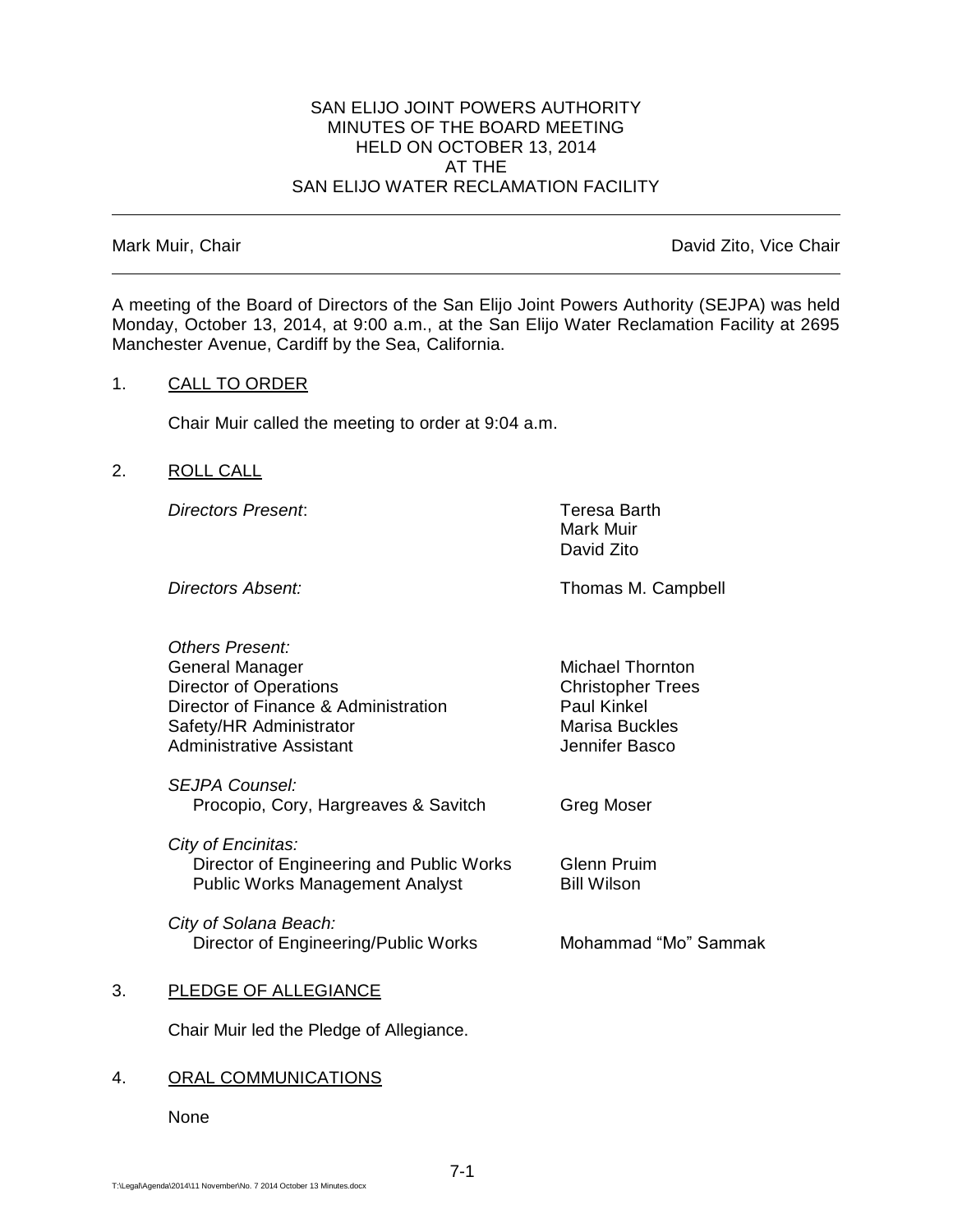## 5. PRESENTATION OF AWARDS

None

#### 6. CONSENT CALENDAR

Moved by Vice Chair Zito and seconded by Board Member Barth to approve the Consent Calendar.

Motion carried with the following vote of approval:

| AYES:    | Barth, Muir, Zito |
|----------|-------------------|
| NOES:    | None              |
| ABSENT:  | Campbell          |
| ABSTAIN: | None              |

Consent Calendar:

| Agenda Item No. 7  | Approval of Minutes for the September 8, 2014 meeting                              |
|--------------------|------------------------------------------------------------------------------------|
| Agenda Item No. 8  | Approval for Payment of Warrants and<br>Monthly<br><b>Investment Report</b>        |
| Agenda Item No. 9  | San Elijo Water Reclamation Facility Treated Effluent<br>Flows - Monthly Report    |
| Agenda Item No. 10 | San Elijo Joint Powers Authority Recycled Water Program<br>- Monthly Report        |
| Agenda Item No. 11 | San Elijo Ocean Outfall - State of California Land Lease<br>Renewal No. PRC 3228.9 |

### 12. ITEMS REMOVED FROM CONSENT CALENDAR

None

### 13. UPDATE ON CONSTRUCTION OF CURRENT CAPITAL PROJECTS

General Manager Thornton updated the Board of Directors on the projects that are currently underway for the SEJPA: the Emergency Generator Replacement project, the Biosolids Conveyor Replacement project, the Storm Water Diverter project at Seascape Sur, and the Facility Plan Update for the SEWRF. The Generator Replacement at the treatment plant has been completed and the new generator is online. The generator for the San Elijo Hills pump station is currently being manufactured and is expected to be delivered by the end of October. This project has approximately \$35,000 of pending change orders due to unforeseen underground utilities, material changes, and additional requested work. The Biosolids Conveyor Replacement project has encountered a three month delay due to the conveyor manufacturer; however, no change orders or additional work is pending. The Storm Water Diverter project at Seascape Sur is expected to be completed in October, with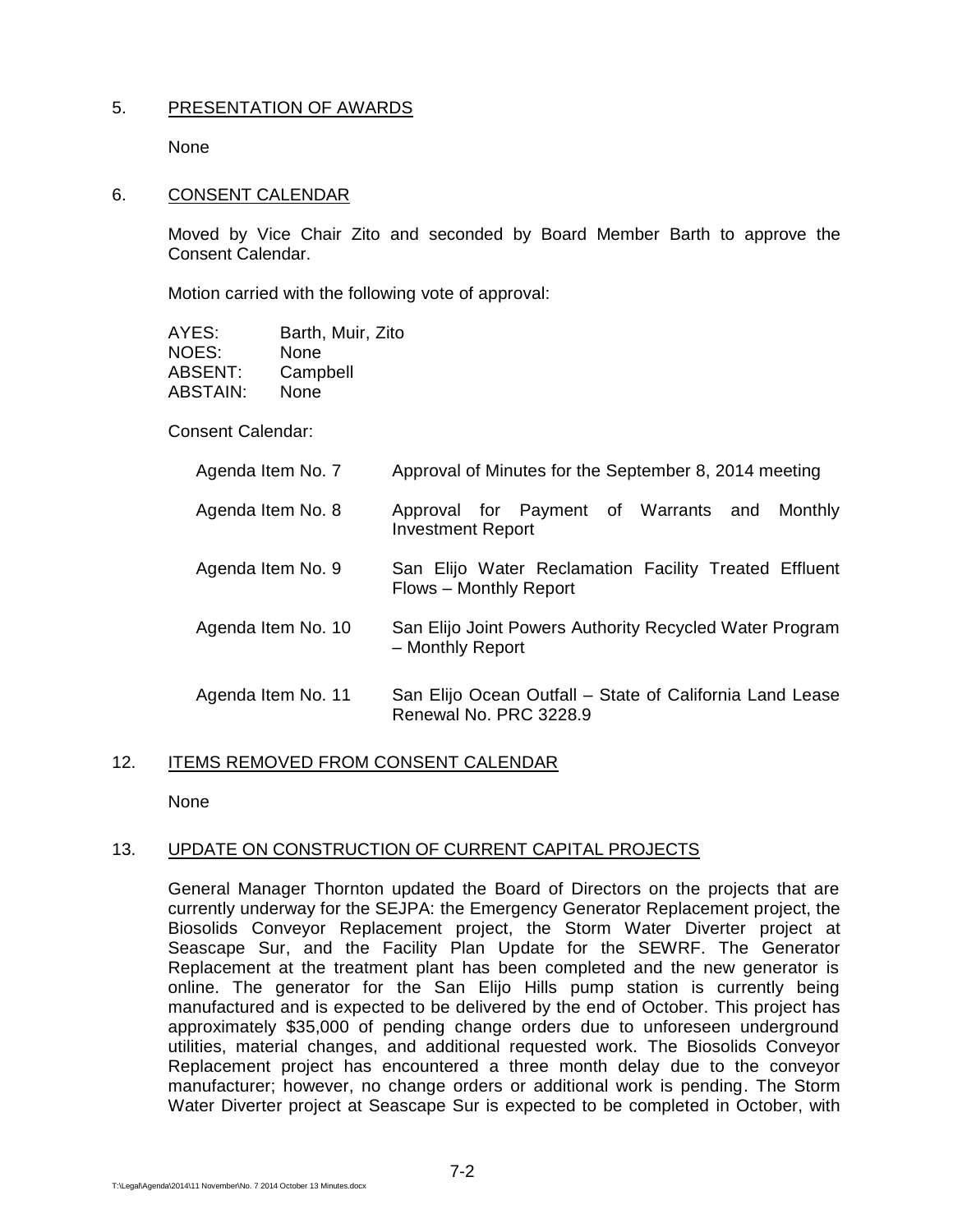two potential change orders in the amount of \$20,664. The change orders are for unforeseen underground utilities relocation. Finally, Carollo Engineers has completed their evaluation of the SEJPA's assets and has completed a draft Facility Plan report for review by the SEJPA. During the evaluation of the facility, an odor scrubber at the SEWRF failed an APCD inspection. At the request of the SEJPA, Carollo agreed to expand the scope of services to address the specific performance issues with the scrubber. The expanded scope was estimated to require an additional fee of approximately \$11,000.

Moved by Board Member Barth and seconded by Vice Chair Zito to:

1. Authorize the General Manager to execute contract amendments in an amount not to exceed \$68,000.

Motion carried with the following vote of approval:

AYES: Barth, Muir, Zito NOES: None ABSENT: Campbell ABSTAIN: None

## 14. RECYCLED WATER PRICING UPDATE

The General Manager reported that in 2013, the SEJPA began moving the recycled water program away from "index-pricing" to a cost of service methodology. The goal is to create a uniform pricing structure between the SEJPA and its water purveyor partners. Currently, uniform pricing has been achieved with Santa Fe Irrigation District and the San Dieguito Water District. The General Manager reported that SEJPA staff has engaged both the Olivenhain Municipal Water District (OMWD) and the City of Del Mar (Del Mar) in regards to modifying their pricing structure to achieve this goal. Working with the financial consultant Raftelis Financial Consultant, staff has developed a cost of service analysis that shows the recycled water price of \$1,310 per AF is reasonable and justified. If this change is acceptable to OMWD and Del Mar, it would result in achieving the Board's goal of a single price for the same level of service and having all of the non-interruptible service agreements on a cost of service pricing approach. The General Manager reported that he expects to reach agreement on the proposed price increase with OMWD before the next SEJPA Board meeting.

No action required. This memorandum was submitted for information only.

## 15. CALIFORNIA PUBLIC EMPLOYEES' RETIREMENT SYSTEM - OFFICE OF AUDIT SERVICES – REVIEW REPORT

Paul Kinkel, Director of Finance and Administration, informed the Board of Directors that the California Public Employees' Retirement System (CalPERS) requested the Office of Audit Services (OAS) to review earnings and retirement enrollment reporting procedures of the SEJPA. The review is to ensure that the SEJPA is in compliance with applicable sections of the California Code of Regulations (CCR) and that the prescribed reporting and enrollment procedures for retirement benefits are being followed. Mr. Kinkel stated that the review identified three issues that the SEJPA is addressing or have been resolved, including pay schedules, the monetary value of